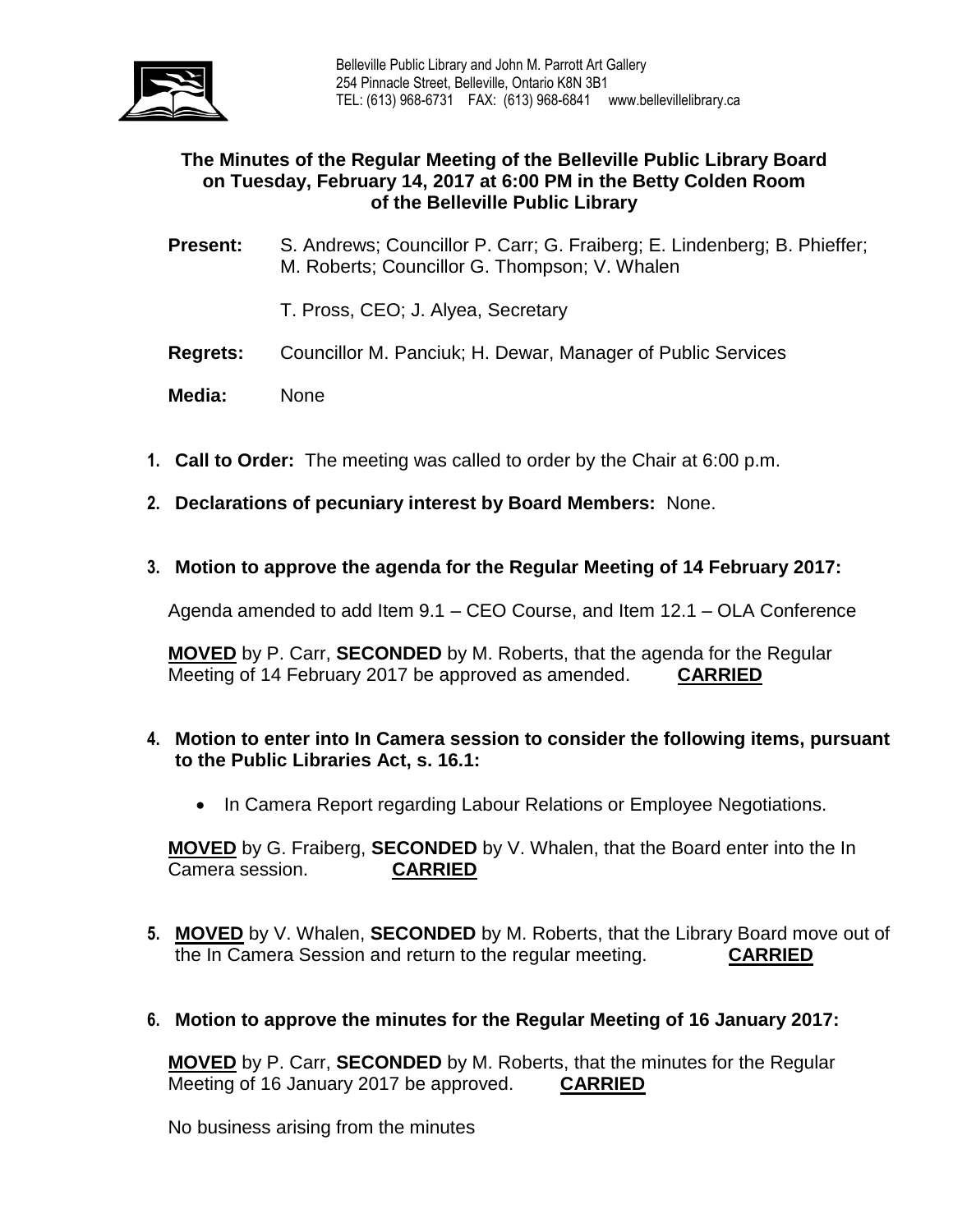

## **7. Items for Information:**

**Statistics for December 2017 CEO's Report Media List**

**MOVED** by G. Fraiberg, **SECONDED** by E. Lindenberg, to receive the Items for Information. **CARRIED**

## **8. Policies for Review – Harassment and Discrimination Policy BPL007 and Health & Safety Policy BPL 004:**

**MOVED** by M. Roberts, **SECONDED** by P. Carr, to approve the Harassment and Discrimination Policy BPL 007. **CARRIED**

**MOVED** by P. Carr, **SECONDED** by E. Lindenberg, to approve the Health & Safety Policy BPL 004. **CARRIED**

#### **9. Financial Statement to 31 January 2017:**

**MOVED** by M. Roberts, **SECONDED** by S. Andrews, to approve the Financial Statement to 31 January 2017. **CARRIED**

#### **9.1 CEO Course:**

The CEO gave a brief overview on the two day Human Resource Course he will be attending in March.

#### **10. 2017 Operating Budget approval:**

**MOVED** by M. Roberts, **SECONDED** by V. Whalen, that the Library Board authorizes the CEO to amend the approved 2017 Operating Budget submission to increase the proposed "Facility – HEAT" budget by \$3,000 for a total amount of \$21,000. **CARRIED**

**MOVED** by E. Lindenberg, **SECONDED** by G. Fraiberg, that the Library Board authorizes the CEO to submit the 2017 operating budget grant request to the City of Belleville Municipal Council for their consideration, as presented to the Board in Budget A: Sunday openings, resulting in additional open hours for the Library on Sundays from 1-5 p.m. if approved by Council. **CARRIED**